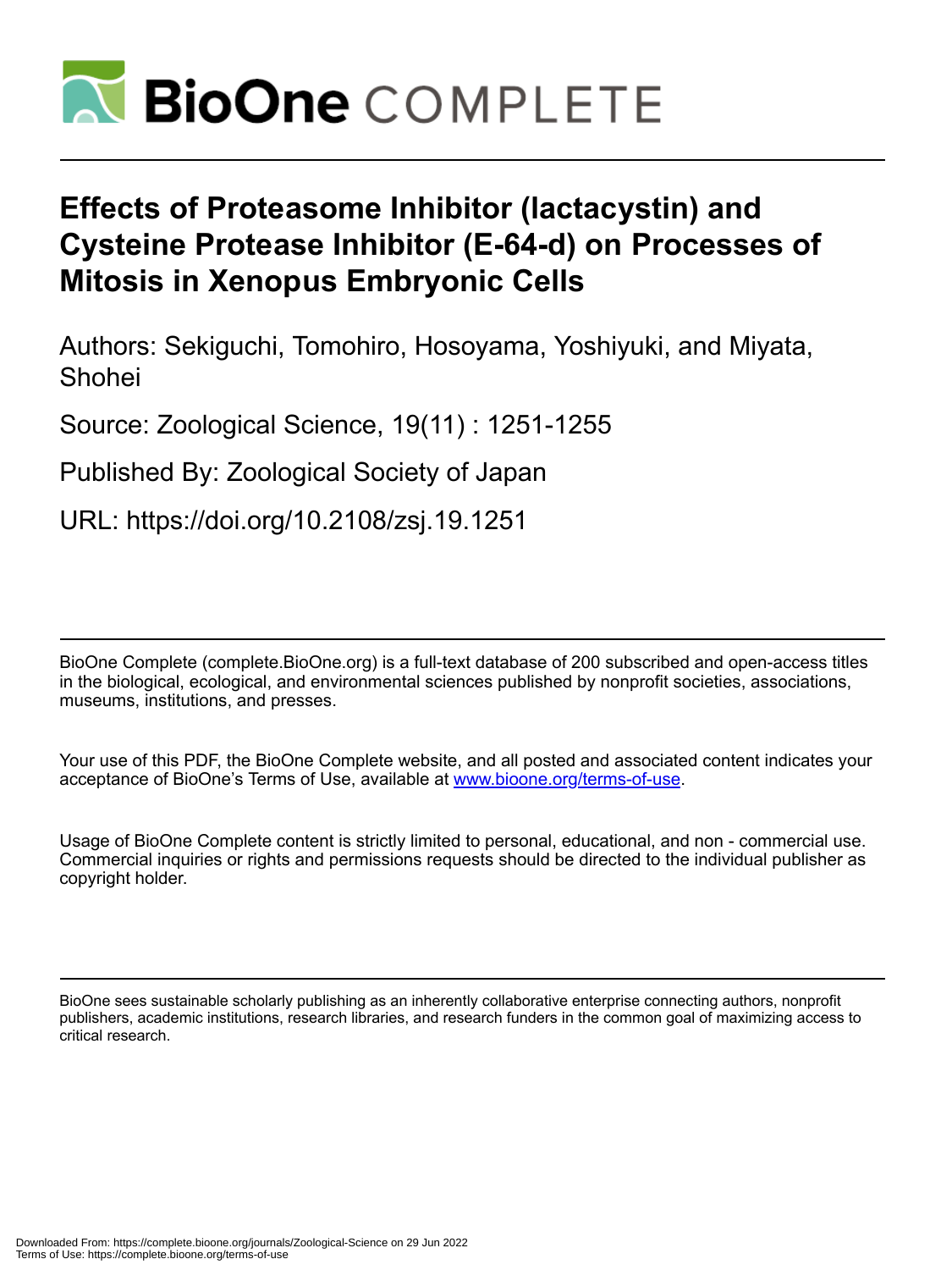# **Effects of Proteasome Inhibitor (lactacystin) and Cysteine Protease Inhibitor (E-64-d) on Processes of Mitosis in** *Xenopus* **Embryonic Cells**

Tomohiro Sekiguchi, Yoshiyuki Hosoyama and Shohei Miyata\*

*Laboratory of Biochemistry, College of Humanities and Sciences, Nihon University, Sakurajosui, Setagaya-ku, Tokyo 156-8550, Japan*

**ABSTRACT**—At least two different protease pathways have been implicated in the degradation that is required to control the eukaryotic cell cycle; these two pathways center on the activities of ubiquitin/proteasome and cysteine protease. The proteasome inhibitors, lactacystin and AcLLnL and the cysteine protease inhibitor E-64-d were tested for their ability to inhibit the cell cycles of *Xenopus* embryos. Lactacystin, AcLLnL and E-64-d all caused the complete arrest of the cell cycle. To define the specific cell cycle processes that were affected by the two inhibitors, we performed a cytological analysis. Inhibition of the cell cycle by lactacystin and E-64-d occurred during prophase and metaphase. The number of cells that arrested in prophase was 1.4-times higher in the E-64-d-treated group than in the control group and the number of arrested cells in the lactacystin-treated group was 1.4-times higher than in the E-64-d-treated group. The number of cells that arrested in metaphase was 3-to-4-times higher in the E-64-d and lactacystin groups than in the control group. These results indicate that both cysteine protease(s) and proteasomes are involved in the prophase and metaphase stages of cell division.

**Key words:** cysteine protease, E-64-d, proteasome, lactacystin, *Xenopus* embryo

## **INTRODUCTION**

The degradation of cyclins, p53, cyclin-dependent kinase inhibitor and nuclear oncoproteins is required for multiple processes in mitosis and for the onset of DNA replication (Ciechanover, 1994; King *et al*., 1996; Hoyt, 1997). Regulated degradation by specific protease pathways is critical for the control of various steps in the cell cycle. Protein degradation mainly occurs via the ubiquitin-dependent proteolytic pathway (Glotzer *et al*., 1991; King *et al*., 1995; Sudakin *et al*., 1995). On the other hand, benzyloxy- carbonyl-Leu-Leu-Tyr diazomethyl ketone, which is thought to inhibit calpain, reduces the proliferation of human TE2 and C-33A cells and WI-38 fibroblasts in the S-phase (Mellgren *et al*., 1994; Zhang *et al*., 1997; Mellgren, 1997). N-acetyl Leu-Leu-norleucinal (AcLLnL) inhibits the proliferation of fibroblasts, affecting the progress of the cell cycle from the G1 to the S phase (Sherwood *et al*., 1993; Dietrich *et al*., 1996). AcLLnL is not only selective for proteasomes, but it inhibits both cathepsin L and calpain (Roch *et al*., 1994; Tsubuki *et al*.,1996). (L-3-*trans*-Ethoxycarbonyloxirane-2

\* Corresponding author: Tel. +81-3-5317-9735; FAX. +81-3-5317-9433. E-mail: miyata@chs.nihon-u.ac.jp Carbonyl)- L-leucine (3-methylbutyl) amide (E-64-d), an inhibitor of cathepsin and calpain, has been reported to arrest the proliferation of carcinoma A431 cells during metaphase (Shoji-Kasai *et al*., 1988). We previously reported that E-64-c inhibits the cell cycle of embryonic *Xenopus* cells (Ishii *et al*., 2000). Consequently, the assumption that proteasomes alone control the cell cycle remains to be verified. To analyze the relation of proteasomes and cysteine proteases to the cell cycle, we studied the effects of a more specific proteasome inhibitor, lactacystin, and the cysteine protease inhibitor, E-64-d, on the process of mitosis in *Xenopus* embryonic cells.

#### **MATERIALS AND METHODS**

#### **Embryos**

Eggs of *Xenopus laevis* were obtained by injection of a gonadotropic hormone and de-jellied with 2.5% cysteine. The embryos were allowed to develop to stage 8 at room temperature.

#### **Cell culture**

Animal cap pieces were dissected from stage 8 blastulae. Single cells from the inner surface of the pieces were separated off by directing a gentle stream of calcium- and magnesium-free medium (50 mM phosphate buffer containing 35 mM NaCl and 1 mM KCl, pH 7.0), as described by Godsave and Slack (1989). Two or three cells were transferred into a well of a Terasaki plate containing 10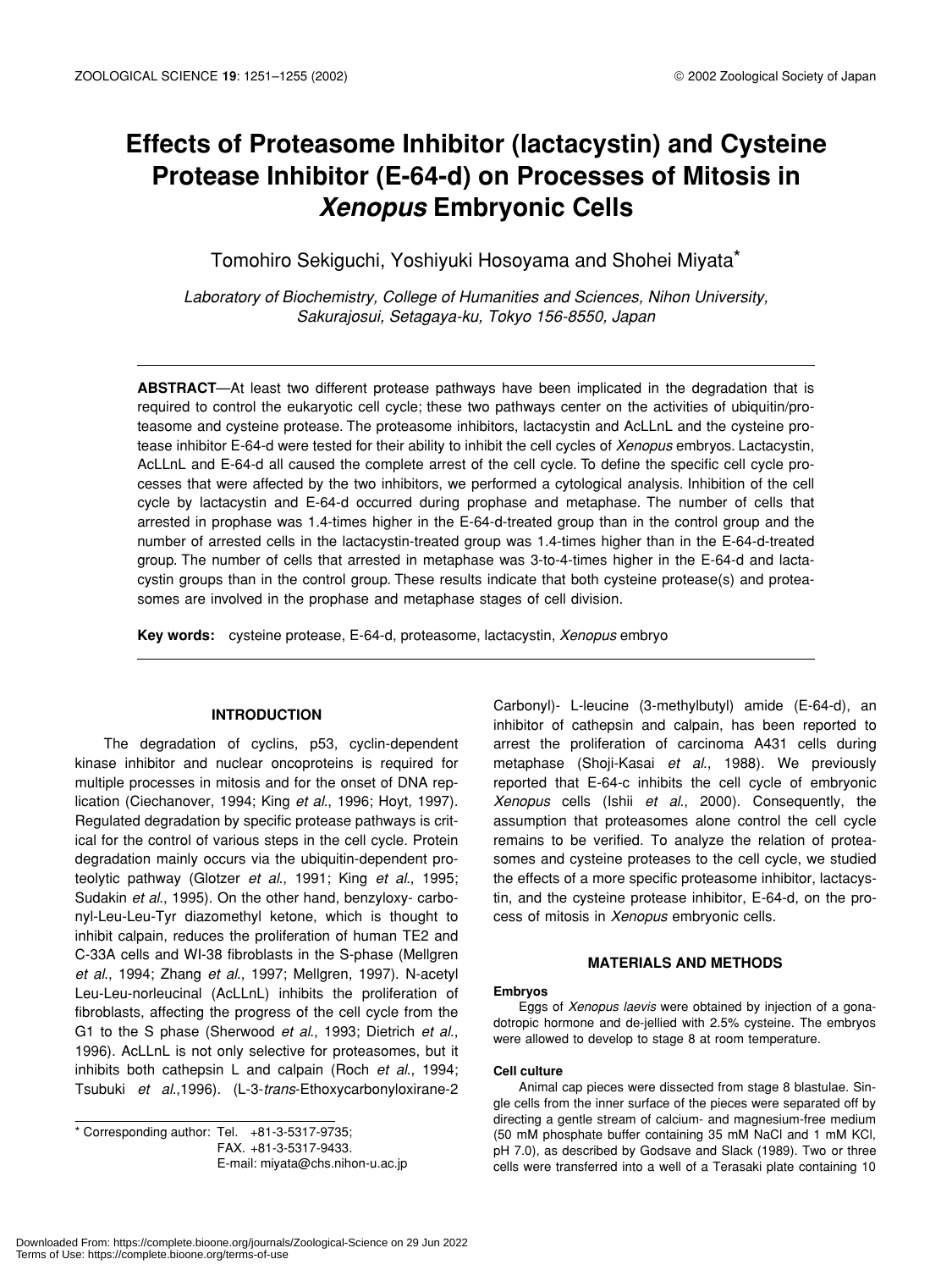µl of 2 mg/ml γ-globulin in a simple salt solution (NAM/2) and cultured in the absence or presence of protease inhibitors for 20 hr at 25°C. Lactacystin and E-64-d were purchased from PEPTIDE INSTITUTE, INC. (Osaka), and AcLLnL was purchased from SIGMA-ALDRICH (Missouri).

# **Cytological analysis**

To observe the chromosomes, the embryo cells were soaked in 0.02% KCl solution for several min and then fixed with a solution of acetic acid – ethanol (1:3) for 5 min. The cells were then placed on a glass slide, air-dried, and stained with 10% Giemsa in PBS for 30 min.

# **Preparation of enzyme samples**

To assay the proteasome activities of the *Xenopus* embryos *in vitro*, aliquots of enzyme samples were prepared using the method reported by Tokumoto and Ishikawa (1993). Five hundred embryos in the blastula stage were homogenized in 5 ml of 25 mM Tris-HCl buffer (pH 7.9) containing 10 mM of 2-mercaptoethanol and 20% glycerol. The homogenate was then centrifuged at 36,000 g for 30 min at 4°C

# **Enzyme assays**

Native gel electrophoresis was performed, as described by Mahaffey *et al*. (1993), on a 4.5% resolving gel and a 2.5% stacking gel. Gels were cast in 90 mM Tris-HCl (pH 8.3), 1.6 mM borate, and 0.08 mM EDTA. After electrophoresis, the gels were soaked for 30 min at room temperature in 10 ml of 30 mM Tris-HCl (pH7.8), 5 mM  $MgCl<sub>2</sub>$ , 10 mM KCl, 0.5 mM DTT, 2 mM ATP, and 50  $\mu$ M Suc-Leu-Leu-Val-Tyr-MCA (sLLVY-MCA), with or without a protease inhibitor. The fluorescent gels were transilluminated by a UV light and photographed with a Polaroid camera.

## **RESULTS**

The effects of E-64-d, AcLLnL and Lactacystin on cell division in isolated cells were examined *in vitro*. Single cells from mid-blastula-stage *Xenopus* embryos were shown to divide in a non-nutritive medium. Under the standard conditions of the present study, most cells divided between 4 and 10 times. The occurrence of cleavage arrest increased with increasing concentrations of E-64-d (Table 1). A concentration of 400  $\mu$  of E-64-d resulted in the arrest of cleavage in 77% of the treated cells, and a concentration of 800  $\mu$ M resulted in the arrest of cleavage in 96% of the treated cells. A concentration of 1200 µM of E-64-d completely blocked the cell cycle.

Treatment with 100 µM of AcLLnL resulted in cleavage

**Table 1.** Effects of E-64-d treatment on cells isolated from blastula embryos. Isolated cells from blastulae were cultured in a medium containing E-64-d. After 20 hr, blastomere cleavage was observed under a microscope.

| Concentration<br>of $E-64-d$ | No. of non-cleavage<br>cell | No. of cleavage cell |  |
|------------------------------|-----------------------------|----------------------|--|
| Control                      | 11 $(5%)$                   | 202 (95%)            |  |
| 200 µM                       | 49 (48%)                    | 53 (52%)             |  |
| 400 uM                       | 72 (77%)                    | 22 (23%)             |  |
| 800 uM                       | 154 (96%)                   | 6(4%)                |  |
| 1200 µM                      | 80 (100%)                   | $0(0\%)$             |  |

Downloaded From: https://complete.bioone.org/journals/Zoological-Science on 29 Jun 2022 Terms of Use: https://complete.bioone.org/terms-of-use

arrest in 19% of the treated cells; AcLLnL concentration of 200 µM, 400 µM and 800 µM resulted in cleavage arrest in 79%, 91% and 96% of the treated cells, respectively (Table

**Table 2.** Effects of AcLLnL treatment on cells isolated from blastula embryos. Isolated cells from blastulae were cultured in a medium containing AcLLnL. After 20 hr, blastomere cleavage was observed under a microscope.

| Concentration<br>of AcLLnL | No. of non-cleavage<br>No. of cleavage cell<br>cell |          |
|----------------------------|-----------------------------------------------------|----------|
| Control                    | 3(4%)                                               | 66 (96%) |
| 100 $\mu$ M                | 11 (19%)                                            | 46 (81%) |
| $200 \mu M$                | 55 (79%)                                            | 15 (21%) |
| $400 \mu M$                | 74 (91%)                                            | 7(9%)    |
| 800 µM                     | 98 (96%)                                            | 4(4%)    |

**Table 3.** Effects of lactacystin treatment on cells isolated from blastula embryos. Isolated cells from blastulae were cultured in a medium containing lactacystin. After 20 hr, blastomere cleavage was observed under a microscope.

| Concentration<br>of Lactacystin | No. of non-cleavage<br>cell | No. of cleavage cell |  |
|---------------------------------|-----------------------------|----------------------|--|
| Control                         | 8(8%)                       | 88 (92%)             |  |
| 10 µM                           | 5(9%)                       | 61 (91%)             |  |
| 50 uM                           | 46 (53%)                    | 41 (47%)             |  |
| 100 uM                          | 80 (99%)                    | $1(1\%)$             |  |
| $200 \mu M$                     | 83 (98%)                    | 2(2%)                |  |



**Fig. 1.** Effects of lactacystin and AcLLnL on proteasomes in embryonic cells at stage 8. Extract samples of embryos at stage 8 were electrophoresed on a native 4.5% gel and the gels were treated with a 50 µM sLLVY-MCA solution with or without a protease inhibitor. The fluorescent proteolytic product was visualized by illumination with UV light. Lane 1, 400 μM AcLLnL; lane 2, 100 μM lactacystin; lane 3, no protease inhibitor. The arrow indicates the proteasome band, which co-migrates with the same protease from the reticulocyte lysate.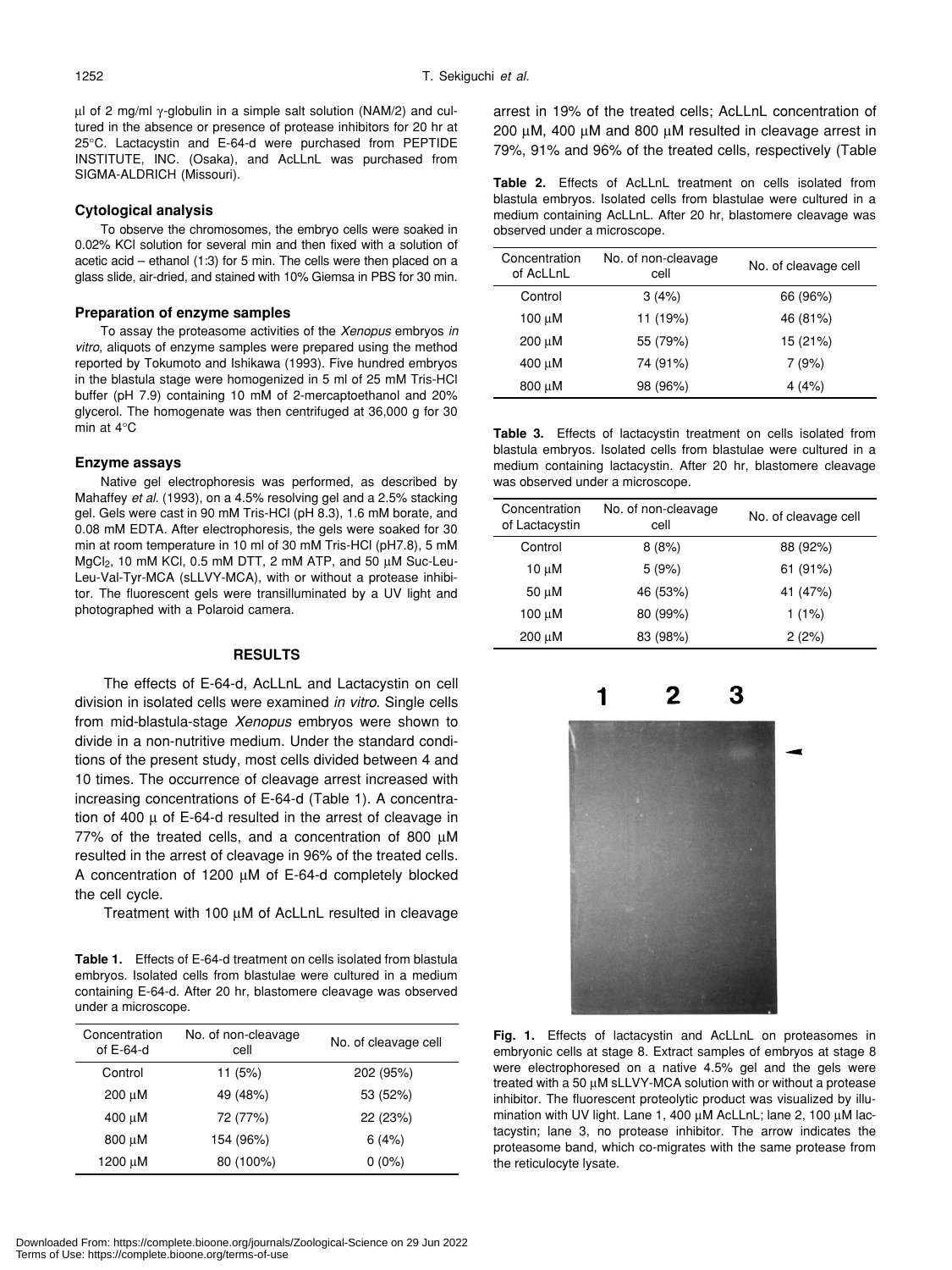2). Control blastomers were treated with an equivalent volume of solution in which the protease inhibitor was dissolved, which affected 4% of the treated cells by arresting the cell cycle. However, 96% of the treated cells developed normally. The effects of lactacystin on the division of these cells were also studied (Table 3). A concentration of 50 µM of lactacystin resulted in the inhibition of cleavage in 53% of the individual cells, and a concentration of 100 µM of lactacystin inhibited cleavage in 99% of the cells.

We measured the proteasome activity after gel electro-

phoresis (Fig 1). The fluorescent band of lane 3 showed hydrolytic activity by the proteasome in embryonic cells at stage 8 toward sLLVY-MCA in the presence of ATP. The protease activity was inhibited by lactacystin (Lane 2) and AcLLnL (Lane 1). We have already reported that 400 µg/ml of E-64 inhibited the activity of calcium-activated protease in embryonic cells, but E-64 did not inhibit the proteasome activity, even at the same concentration (Ishii *et al*., 2000).

To analyze the effects of protease inhibitors on specific stages of the cell cycle, we observed the behavior of the



**Fig. 2.** Nuclei and chromosomes of cells arrested in prophase and metaphase by E-64-d and lactacystin. Embryonic cells were treated with 800 µM E-64-d or 100 µM lactacystin for 1 hr, soaked in a hypotonic solution, and stained with Giemsa. 1 and 2, early prophase and metaprophase in arrested cells following treatment with E-64-d; 3, metaphase in arrested cells following treatment with E-64-d; 4 and 5, early prophase and metaprophase in cells arrested with lactacystin; 6, metaphase in a cell arrested with lactacystin.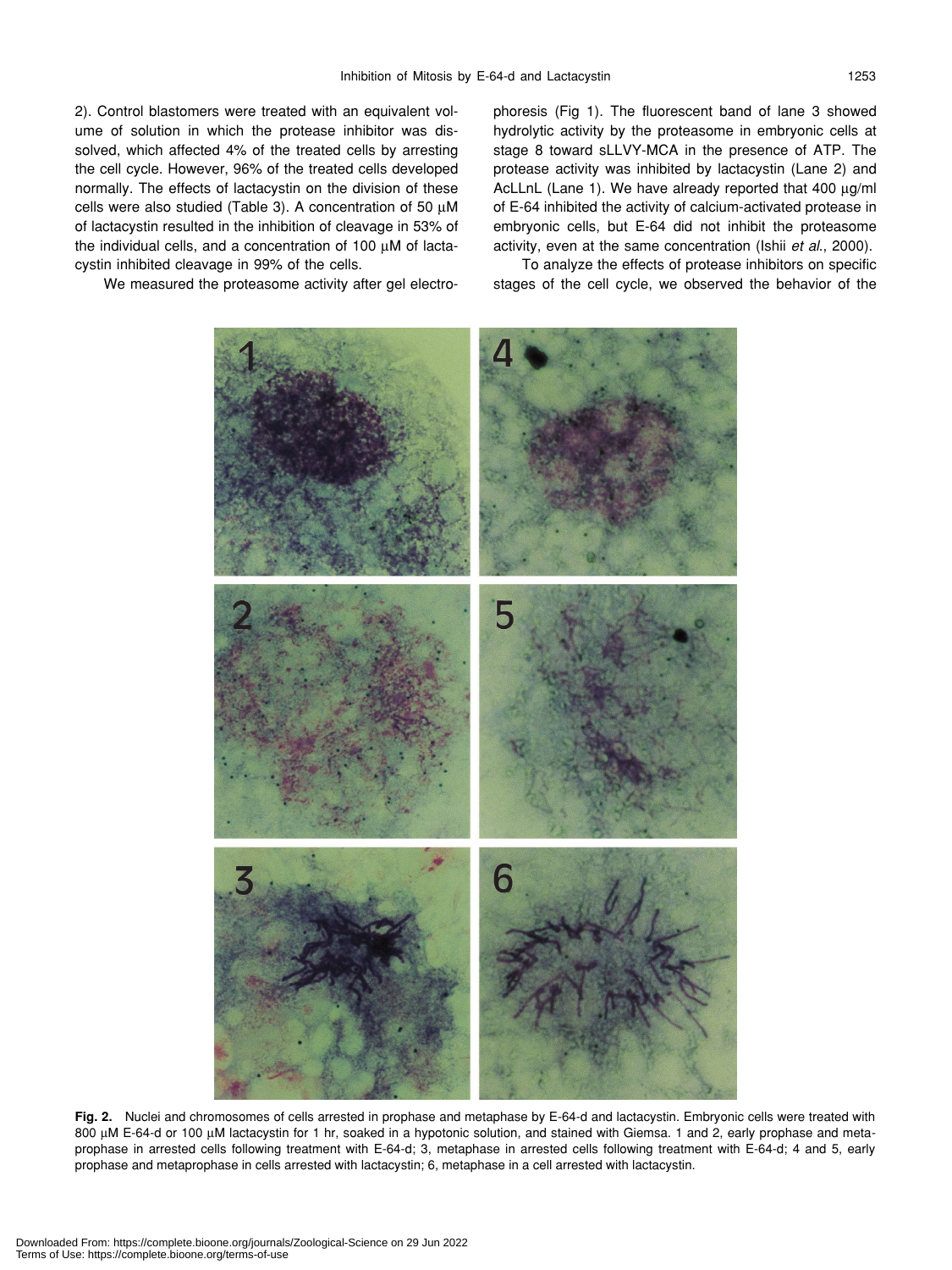**Table 4.** Number of cells arrested in prophase and metaphase in control preparations without protease inhibitors, colchicine, lactacystin or E-64-d. Isolated cells were treated with a control preparation, 0.5 µg/ml colchicine, 800 µM E-64-d and 100 µM lactacystin for 1 hr. Embryonic cells were treated as described in Fig. 2. The number of cell in prophase includes cells in early prophase and metaprophase.

| Treatment   | No. of<br>Prophase | No. of<br>Metaphase | Total number |
|-------------|--------------------|---------------------|--------------|
| Control     | 125 (26%)          | 6(1.2%)             | 474          |
|             | 129 (36%)          | $4(1.1\%)$          | 355          |
|             | 152 (29%)          | $5(0.94\%)$         | 528          |
| Colchicine  | 144 (30%)          | 82 (17%)            | 481          |
|             | 80 (30%)           | 51 (19%)            | 269          |
| E-64-d      | 188 (43%)          | 12 (2.8%)           | 437          |
|             | 168 (41%)          | 12 (2.9%)           | 410          |
| Lactacystin | 302 (50%)          | $22(3.6\%)$         | 610          |
|             | 342 (67%)          | 23 (4.5%)           | 512          |
|             | 248 (60%)          | 16 (3.9%)           | 411          |

nuclei and chromosomes in *Xenopus* embryo cells 1 hr after the addition of protease inhibitors. Fig. 2 shows the prophase (Figs. 2–1, 2, 4, 5) and metaphase (Figs. 2–3, 6) stages of cell division. Following treatment with colchicine, 30% of the cells arrested in prophase and about 18% arrested in metaphase (Table 4). About 30% of the total number of control cells arrested in prophase, while about 42% of the E-64 d-treated cells and about 59% of the lactacystin-treated cells arrested in prophase (Table 4). Thus, the number of cells that arrested in prophase was 1.4 times greater in the E-64 d group than in the control group and 1.4 times greater in the lactacystin group than in the E-64-d group. About 1% of the control cells arrested in metaphase, while 3% of the E-64-d-treated cells and 4% of the lactacystin-treated cells arrested in metaphase (Table 4). Thus, E-64-d and lactacystin arrested 3 to 4 times as many cells in metaphase, compared with the controls.

#### **DISCUSSION**

The cell division cycle in eukaryotes contains three major control or transition points: the conversion of quiescent cells to a state of active proliferation, the initiation of DNA synthesis in the growing cell, and the induction of mitosis in cells with newly replicated genomes (Glotzer *et al*., 1991; King *et al*., 1995; Sudakin *et al*, 1995). Proteolysis of cell cycle-related proteins by proteasomes occurs at least twice during mitosis. Proteasomes are activated during prophase and metaphase and are related to both the entry into the mitotic phase and the transition from metaphase to anaphase (Kawahara *et al*., 1992; Georgi *et al*., 2002). Mitotic cyclins A and B are synthesized for the entry into mitosis, and kinase p34 cdk2-cyclin (MPF) induces the various ultrastructual changes required for cell division: namely, the breakdown of the nuclear envelope, chromatin condensation, and the construction of the mitotic spindle (Minshull *et al*., 1989). If the continued presence of cyclin is required to activate MPF, then the destruction of cyclin A and B during the stages of mitosis would lead to the inactivation of MPF.

To analyze how proteasomes and cysteine proteases are related to the stages of mitosis, we used two protease inhibitors and assayed the G2/M transition by visual examination of the nuclear morphology. Prophase nuclei were distinguished from interphase nuclei by the condensation of DNA to form mitotic chromosomes and the breakdown of the nuclear envelope (Fig. 2). Metaphase was distinguished from the other stages by the appearance of condensed chromosomes (Fig. 2). Inhibition by the cysteine protease inhibitor, E-64-d, and the proteasome inhibitor, lactacystin, increased the number of cells that arrested in prophase and metaphase, compared with the controls. These results showed that proteasomes and cysteine proteases are related to prophase and metaphase.

DNA condensation and the breakdown of the nuclear envelope depend on the degradation of Weel by ubiquitine/ proteasome through a Cdc 34-dependent reaction (Michael and Newport 1998). Degradation of cyclin A always precedes that of cyclin B and occurs just after nuclear envelope breakdown; furthermore, non-degradable cyclin A arrests cells with condensed chromosomes (Holloway *et al*., 1993). Both cyclin A and B are degraded in mitosis by ubiquitinmediated proteolysis (Krek 1998; Peters 1999). However, when the cyclin A-type destruction box was substituted for the normal one in cyclin B1 or B2, the resulting constructs could not be digested by proteasomes (Klotzbucher *et al*., 1996). Thus, while ubiquitination is probably necessary for cyclin destruction, it is not solely responsible. Other proteases are likely to be involved in the degradation of cyclin A

The initiation of anaphase is known to depend on the onset of sister chromatide separation, by the ubiquitination of the anaphase inhibitor; this reaction activates the anaphase-promoting complex, a cell cycle-regulated ubiquitin protein ligase that targets proteins for destruction by the proteasome (Nasmyth *et al*., 2000). The injection of calpain II during late metaphase promoted the precocious disassembly of the mitotic spindle and the onset of anaphase (Schollmeyer 1988), and E-64 can arrest carcinoma cells during metaphase (Shoji-Kasai *et al*., 1988). In this study, we showed that cysteine proteases are not only related to the onset of anaphase, but also to the progression of prophase.

#### **ACKNOWLEDGMENTS**

This work was supported in part by a grant from the Ministry Education, Science, Sports and Culture to Promote Advanced Scientific Research.